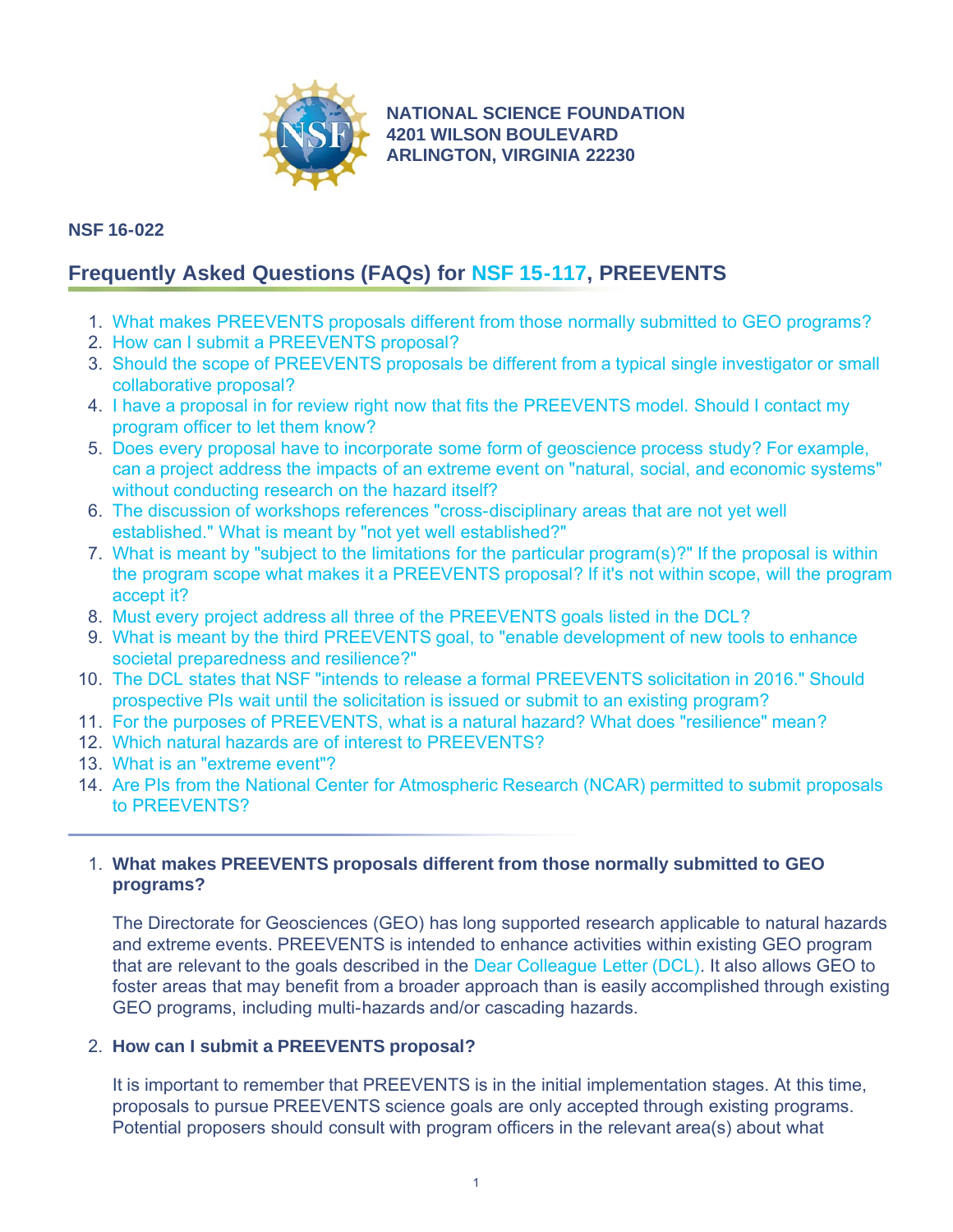constitutes a good fit.

## <span id="page-1-0"></span>3. **Should the scope of PREEVENTS proposals be different from a typical single investigator or small collaborative proposal?**

A proposal should be appropriate in scope for the regular core program(s) to which it is submitted. In future stages of PREEVENTS, we anticipate there may be additional emphasis in crossdisciplinary areas or in areas for which a mix of resources might be used that goes beyond that typical in existing programs.

## <span id="page-1-1"></span>4. **I have a proposal in for review right now that fits the PREEVENTS model. Should I contact my program officer to let them know?**

Yes, contact your program officer and the PREEVENTS team at [preevents@nsf.gov](mailto:preevents@nsf.gov)

#### <span id="page-1-2"></span>5. **Does every proposal have to incorporate some form of geoscience process study? For example, can a project address the impacts of an extreme event on "natural, social, and economic systems" without conducting research on the hazard itself?**

The focus is on the fundamental science behind natural hazards and extreme events. Incorporating impacts of natural hazards and extreme events in terms of social and economic systems is encouraged but not required; for example, such impacts could be considered a broader impact for a proposal focused on a fundamental science question. You should consult with your program officer(s).

#### <span id="page-1-3"></span>6. **The discussion of workshops references "cross-disciplinary areas that are not yet well established." What is meant by "not yet well established?"**

Please note that workshops can be within a discipline and/or cross-disciplinary. The phrase "not well established" means bringing together groups that have only occasionally interacted or have not traditionally worked together on issues focused on natural hazards and extreme events.

## <span id="page-1-4"></span>7. **What is meant by "subject to the limitations for the particular program(s)?" If the proposal is within the program scope what makes it a PREEVENTS proposal? If it's not within scope, will the program accept it?**

The scope of both the scientific project and the required resources should be appropriate for the program(s) to which a proposal is submitted. If a proposal is highly relevant to PREEVENTS but falls outside the scope of any existing programs, e.g. because of its interdisciplinary connections or its size, it may be more appropriate to wait for a future program opportunity in this area.

#### <span id="page-1-5"></span>8. **Must every project address all three of the PREEVENTS goals listed in the DCL?**

The first goal is central to both PREEVENTS and the core programs and should be addressed in all proposals. The remaining two goals are long-term goals of PREEVENTS.

## <span id="page-1-6"></span>9. **What is meant by the third PREEVENTS goal, to "enable development of new tools to enhance societal preparedness and resilience?"**

It may be easiest to address this with an example. A project might "enable development of new tools" by providing information on earthquake or faulting processes that enable improved seismic hazards maps, but it would not generate the maps themselves such activities would be more appropriate for support by a related mission agency. Another project might provide fundamentally better knowledge of key parameters related to hurricane progression that would enable greatly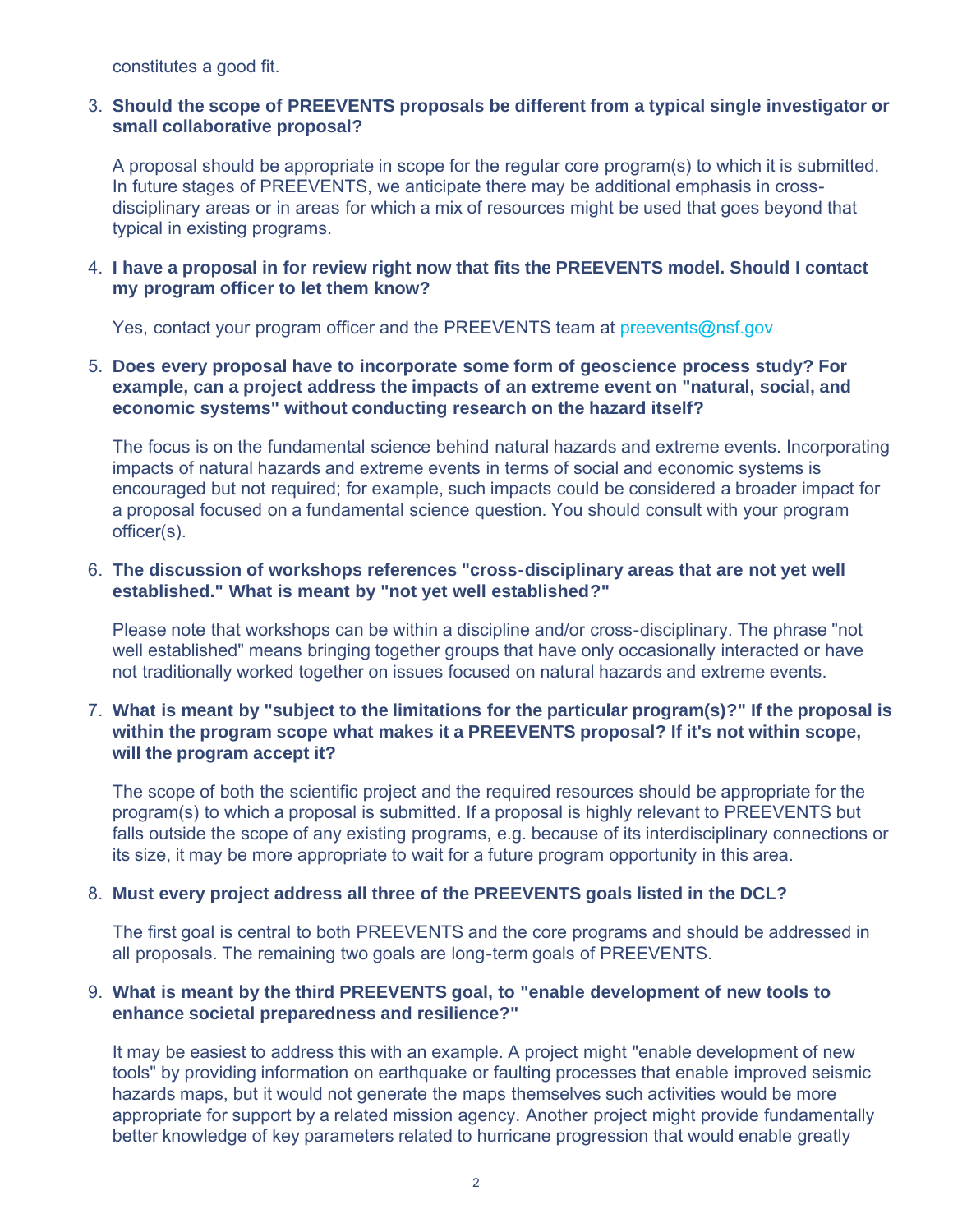reduced errors in intensity forecasts. PREEVENTS would be focused on the improved knowledge, while the intensity forecasts themselves would be more appropriate for support elsewhere. In any case, topics addressed under this goal could be articulated in, and contribute to, the Broader Impacts section of a proposal.

## <span id="page-2-0"></span>10. **The DCL states that NSF "intends to release a formal PREEVENTS solicitation in 2016." Should prospective PIs wait until the solicitation is issued or submit to an existing program?**

If your idea would not fit with an existing GEO program that supports research on natural hazards and extreme events, it may be more appropriate to wait for a formal solicitation. Note that workshop proposals pursuant to the DCL may provide useful information for future PREEVENTS solicitations.

## <span id="page-2-1"></span>11. **For the purposes of PREEVENTS, what is a natural hazard? What does "resilience" mean?**

For "natural hazard" and "resilience", PREEVENTS uses the definitions found in the 2009 UNISDR Terminology on Disaster Risk Reduction published by the United Nations International Strategy for Disaster Reduction (UNISDR), Geneva, Switzerland ([http://www.unisdr.org/files/7817\\_UNISDRTerminologyEnglish.pdf](http://www.nsf.gov/cgi-bin/goodbye?http://www.unisdr.org/files/7817_UNISDRTerminologyEnglish.pdf)).

- **Natural hazard:** Natural process or phenomenon that may cause loss of life, injury or other health impacts, property damage, loss of livelihoods and services, social and economic disruption, or environmental damage.
- **Resilience:** The ability of a system, community or society exposed to hazards to resist, absorb, accommodate to and recover from the effects of a hazard in a timely and efficient manner, including through the preservation and restoration of its essential basic structures and functions.

PREEVENTS is focused on natural hazards and extreme events in the geosciences, and would not be an appropriate home for projects that are focused on deliberate or accidental events. Some hazards do span this boundary. For example, some natural hazards may trigger technological hazards and disasters, such as the cascading failure of the Fukushima nuclear plant caused by the 2011 Tohoku, Japan, earthquake and tsunami or a potential severe disruption of electrical grids by geomagnetic storms. However, many hazards would not be appropriate for study under PREEVENTS, including those originating from human-caused industrial accidents, purely technological events, or hazards related to war, acts of terrorism, and other malicious human activity.

# <span id="page-2-2"></span>12. **Which natural hazards are of interest to PREEVENTS?**

Any natural hazard related to areas of science of interest to GEO, which include but are not limited to:

- a. Coastal inundation, rapid erosion, and related processes
- b. Drought and flood
- c. Earthquakes
- d. Extreme heat waves
- e. Hurricanes, tornadoes, and other severe storms
- f. The occurrence of toxic algal blooms
- g. Landslides and other debris flows
- h. Space weather events
- i. Tsunamis
- j. Volcanic eruptions